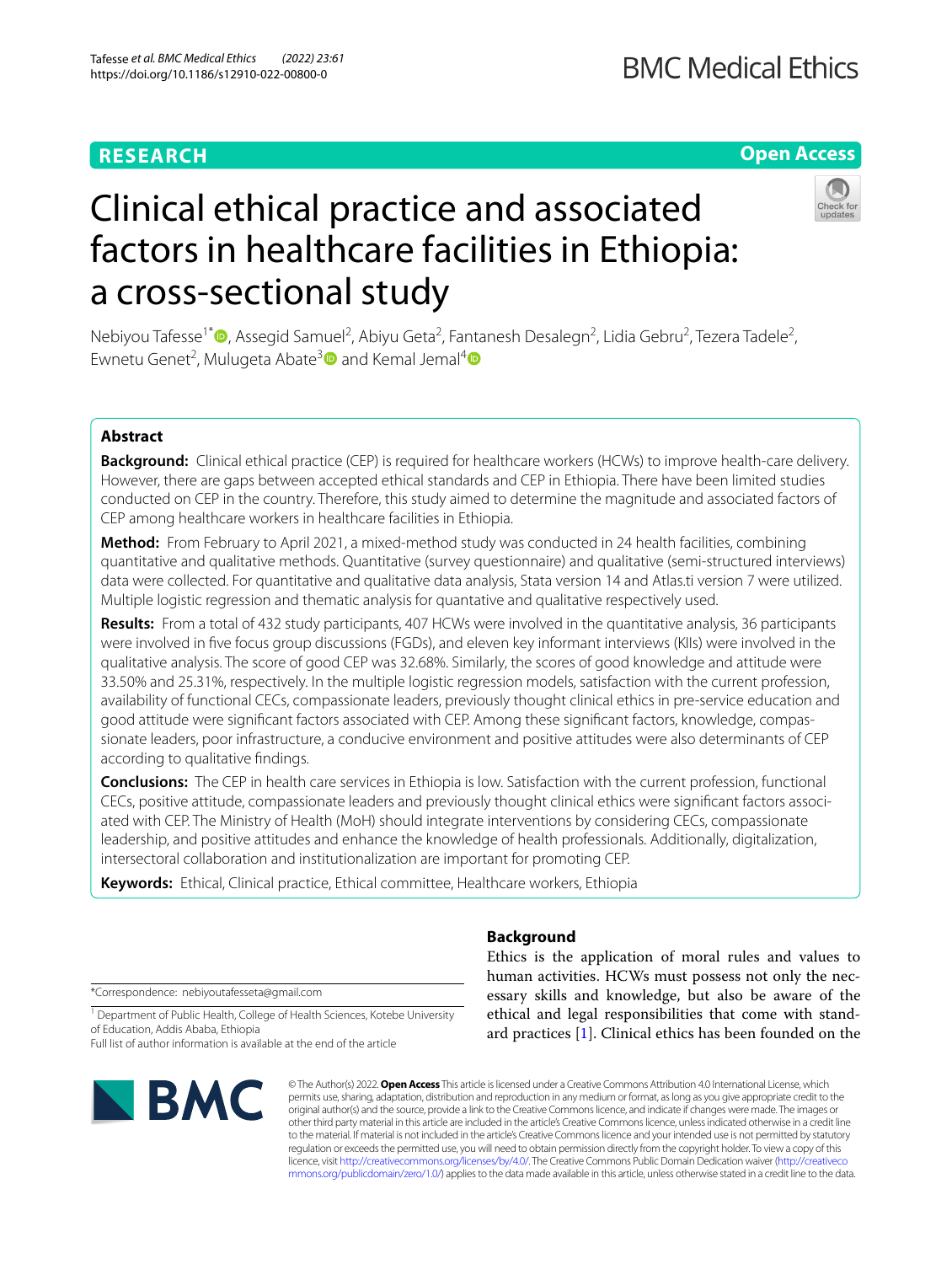framework of four moral principles of autonomy, benefcence, non-malefcence, and justice [\[2,](#page-10-1) [3](#page-11-0)].

Benefcence is the responsibility to prevent or eliminate harm while also promoting good by contributing to welfare and acting in the patient's best interests. Non-maleficence refers to a physician's obligation not to cause harm or adverse efects to a patient as a result of inefective or absent care. Last but not least, justice entails distributing benefts, risks, and costs fairly, equitably, and appropriately, as well as treating patients with similar cases in the same way  $[4, 5]$  $[4, 5]$  $[4, 5]$ .

The public has become increasingly concerned about HCWs' ethical behavior. This is frequently manifested as complaints about unethical behavior and an increase in the use of legal action against healthcare providers [[6](#page-11-3)].

A primary responsibility of practicing healthcare workers is to make decisions about patient care in a variety of settings. These choices entail more than just picking the best treatment or intervention  $[7]$  $[7]$ . The healthcare workers have an ethical obligation to [\[8](#page-11-5)] beneft the patient, (ii) avoid or minimize harm, and (iii) respect the patient's values and preferences. It has been demonstrated that a goal-oriented ethics educational program [\[2](#page-10-1)] improves learner awareness, attitudes, knowledge, moral reason-ing, and confidence [[3,](#page-11-0) [4](#page-11-1)].

Attending to ethical issues in clinical medications has changed in recent years as a result of heavy changes in both inward medicine and society. Among the many factors causing the increased prominence of ethics in medicine are unprecedented increases in scientifc knowledge, expansion of the accessibility and efficaciousness of medical technologies, more patients and HCWs, new organizations in the provision of services, and increased pressure to contain tolls [\[9\]](#page-11-6).

All types of healthcare workers have made signifcant contributions to Ethiopia's healthcare system. While the country has been praised for its improved health indicators, there has been a recent uptick in public outrage against health care professionals [[10\]](#page-11-7), as well as an increase in the number of complaints fled against health care workers [\[11](#page-11-8)].

Ethical principles aid in determining what is considered right or wrong at a given time in a given culture based on the action's perceived moral consequences [\[12\]](#page-11-9). Clinical ethics is concerned with healthcare workers' ethical responsibilities to their patients, colleagues, and society [\[13\]](#page-11-10). Ethics frequently prescribes a higher standard of conduct than the law  $[14]$  $[14]$ ; what is legal is not always moral or ethical.

Many ethical difficulties relating to healthcare have arisen as a result of amazing developments in medical science, and they must be handled with high delicacy and professionalism in accordance with numerous medical ethics guidelines [\[15](#page-11-12), [16\]](#page-11-13). As a result of extraordinary advances in medical technology, many ethical issues connected to healthcare have developed and have been addressed with great care and expertise in compliance with several medical ethics principles. This could be a result of both increasing public knowledge and healthcare providers' unethical behavior [[16](#page-11-13), [17\]](#page-11-14).

Despite improvements in HCWs' ethics understanding, there are still gaps between accepted ethical standards and inattentive knowledge provided in ethics courses, and health-care practitioners typically try to isolate attempts to use the knowledge in their routine clinical practice  $[16, 18]$  $[16, 18]$  $[16, 18]$ . The majority of articles deal with discussing the ethics of health care professionals with other health-care professionals. A reported course for health practitioners that used realistic scenarios to assist them in bridging the gap between theory and practice is an exception  $[18, 19]$  $[18, 19]$  $[18, 19]$  $[18, 19]$  $[18, 19]$ . The dynamic nature of the health professional-patient interaction, as well as the character of modern health practice commercialization, has had an impact on health profession practice. Negligence is thought to be the leading cause of patient misery. Unsatisfed patients are increasingly fling medical malpractice lawsuits [\[20,](#page-11-17) [21](#page-11-18)].

The recent rise in legal action against health care providers is a cause for serious worry. Economic, social, judicial, and professional considerations are to blame [[22](#page-11-19), [23\]](#page-11-20). Increasing media awareness of medical truths and fallacies, professional accountability, and patient rights in terms of information, decision-making, and result assessment are among these social elements. The media's coverage of the profession exacerbated the problem. Furthermore, in recent years, the debate between health professionals and patients has grown [[22,](#page-11-19) [23\]](#page-11-20). Professional ethics has been incorporated into the educational curriculum of health professionals in many countries, and ethics committees and ethics specialists have been established. Ethics committees are the most important formal institutional mechanism for considering and resolving ethical dilemmas in health care institutions [\[24,](#page-11-21) [25](#page-11-22)].

Clinical ethics is the application of science and morality in medicine and the health sciences. Healthcare practitioners are expected to practice dignity, honesty, integrity, and responsibility, according to all laws, and refrain from engaging in or concealing any unethical, fraudulent, misleading, or deceptive action [\[26,](#page-11-23) [27](#page-11-24)].

There has been no attempt to teach ethics and law as separate courses integrated into the curriculum, even among other healthcare professionals [[28](#page-11-25)]. It is necessary to determine the current basic knowledge and attitudes of healthcare practitioners to develop an ethical curriculum [\[29](#page-11-26)]. Few studies have been conducted to assess what is known and practiced in Ethiopia to better target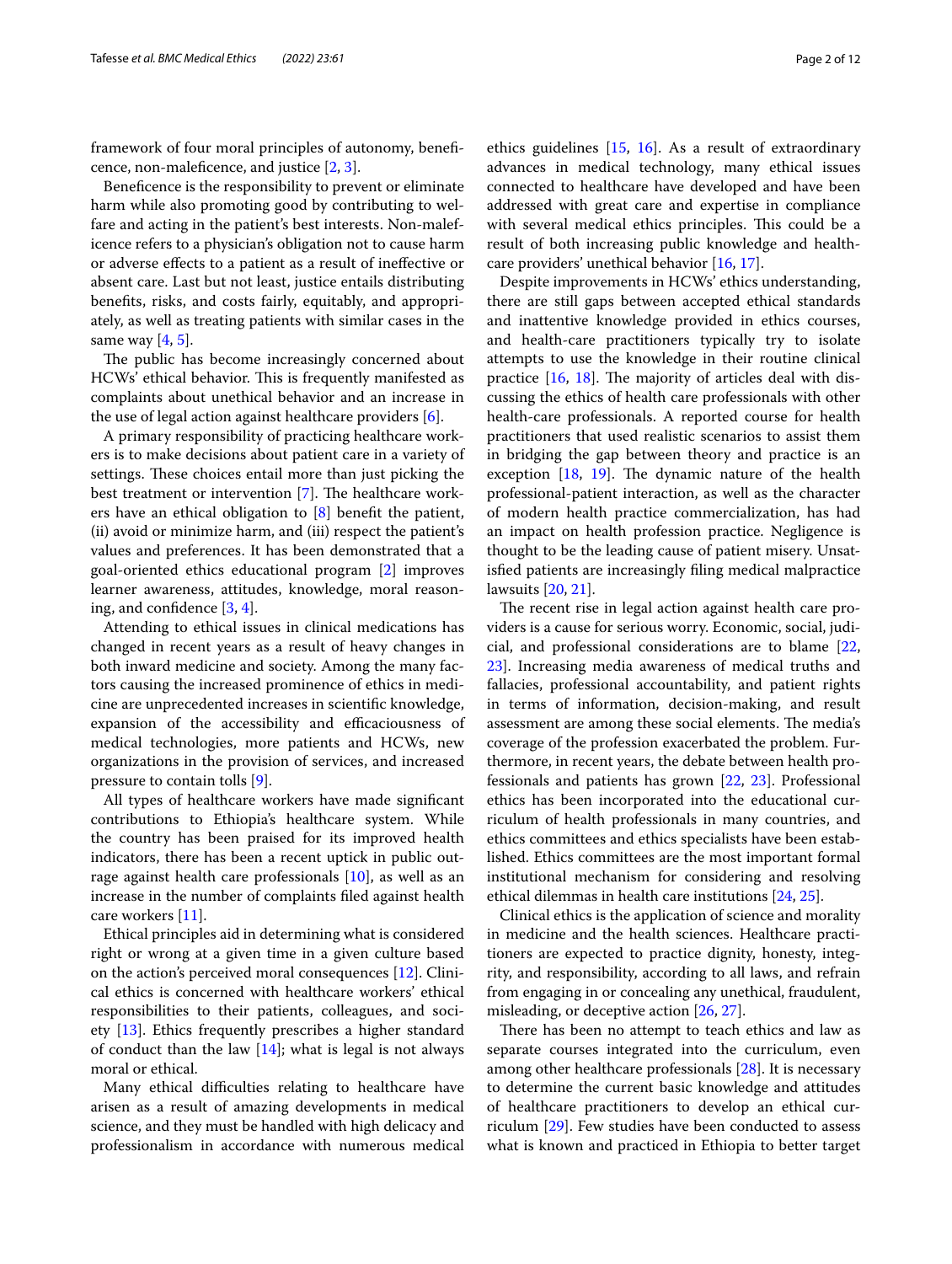educational efforts. According to one study, there was little evidence of CEP in Ethiopian health-care facilities [[30\]](#page-11-27). As a result, the purpose of this study was to determine the level of CEP and associated factors among Ethiopian health care workers (HCWs).

#### **Research questions**

- 1. What was the level of the clinical ethical practice in the healthcare facilities in Ethiopia?
- 2. What were the distinguishing features of clinical ethical practice in healthcare facilities in Ethiopia?
- 3. Which structural or institutional components afect clinical ethical practice in healthcare facilities in Ethiopia?

#### **Methods**

### **Study setting and period**

This nationwide assessment was conducted at 24 health care facilities in Ethiopia. Recently, Ethiopia has 273,601 heath workers employed in public health facilities; of them, 181,872 (66.5%) were health professionals, and the remaining 91,723 (33.5%) were administrative staff  $[31]$ .

Among health professionals, the highest three professional categories were nurses, health extension workers and midwifery, which accounted for 59,063 (21.59%), 41,826 (15%) and 18,336 (6.71%), respectively. The private health sector provides work opportunities for approximately 60,000 human resources for health in Ethiopia. There were 17,162, 3678 and 314 functional health posts, health centers and all types of hospitals, respectively, across all regions of the country that provide health services to the community; the hospitals were 22 tertiary hospitals, 73 general hospitals and 245 primary hospitals [[31](#page-11-28)]. Although the Ethiopian health system shows improvement in quality health services, CEP services are limited. The study was conducted from February to April 2021. All methods were performed in accordance with relevant guidelines and regulations.

#### **Study design**

An institution-based cross-sectional quantitative study triangulated with a qualitative approach (phenomenology design) was conducted [[32](#page-11-29)]. Quantitative data were gathered through a structured questionnaire administered to the HCWs. The facility status towards CEP was assessed using a checklist.

Additionally, qualitative data were collected from KIIs (medical directors, chief executive officers (CEOs), quality focal persons, CRC focal persons, and quality directors) through an in-depth interview and FGDs (HCWs selected from each department).

#### **Study populations**

The source population for this study was all HCWs who worked at primary, secondary and tertiary public hospitals in Ethiopia, whereas the study population was all HCWs who worked at the selected public hospitals in Ethiopia.

#### **Participant health facilities**

For this study, 24 health care facilities were selected from 9 regions and 2 city administrations. Six tertiary, eleven secondary and seven primary hospitals were selected from all regions in Ethiopia. Two health care facilities were selected from each (Addis Ababa, Sidama, Afar, Benshangul Gumuz, Gambella), three health care facilities from Amhara, Oromia, Somali, SNNP and one health care facility selected from Harari and Dire Dawa. HCWs who had been working for more than six months in 24 health care facilities in Ethiopia were included. HCWs who had been on annual leave and transferred from other health care facilities that served less than six months were excluded.

For the qualitative study, the study participants were recruited from 24 health care facilities depending on their position and clinical experience using a purposive sampling technique. The KII participants were CEOs, medical directors, CRC focal persons, and quality focal persons. We invited them to participate in FGDs and indepth interviews through invitation letters.

#### **Sample size determination and sampling procedure**

The sample size was determined by using Epi-Info version 3.5.1 software  $[33]$  $[33]$  by a single population proportion formula with the assumptions of a 95% confdence level and 5% precision, taking a 50% proportion due to the lack of a previous study. A sample size of 435 was obtained after adding a 13% nonresponse rate. The sample size was proportionally allocated based on the number of HCWs per facility.

The sampling frame was prepared for each hospital by obtaining lists of HCWs from the directors and the human resource management office. Finally, 435 study subjects were selected from participating hospitals using a simple random sampling technique.

Purposive sampling was used to collect qualitative data, with 47 study participants interviewed. The trustworthiness of qualitative data was determined by considering plausible information gathered from participants through face-to-face interviews.

For the qualitative study, 36 participants were selected from health care facilities for FGDs (four FGDs contained 7 participants, and one FGD contained 8 participants).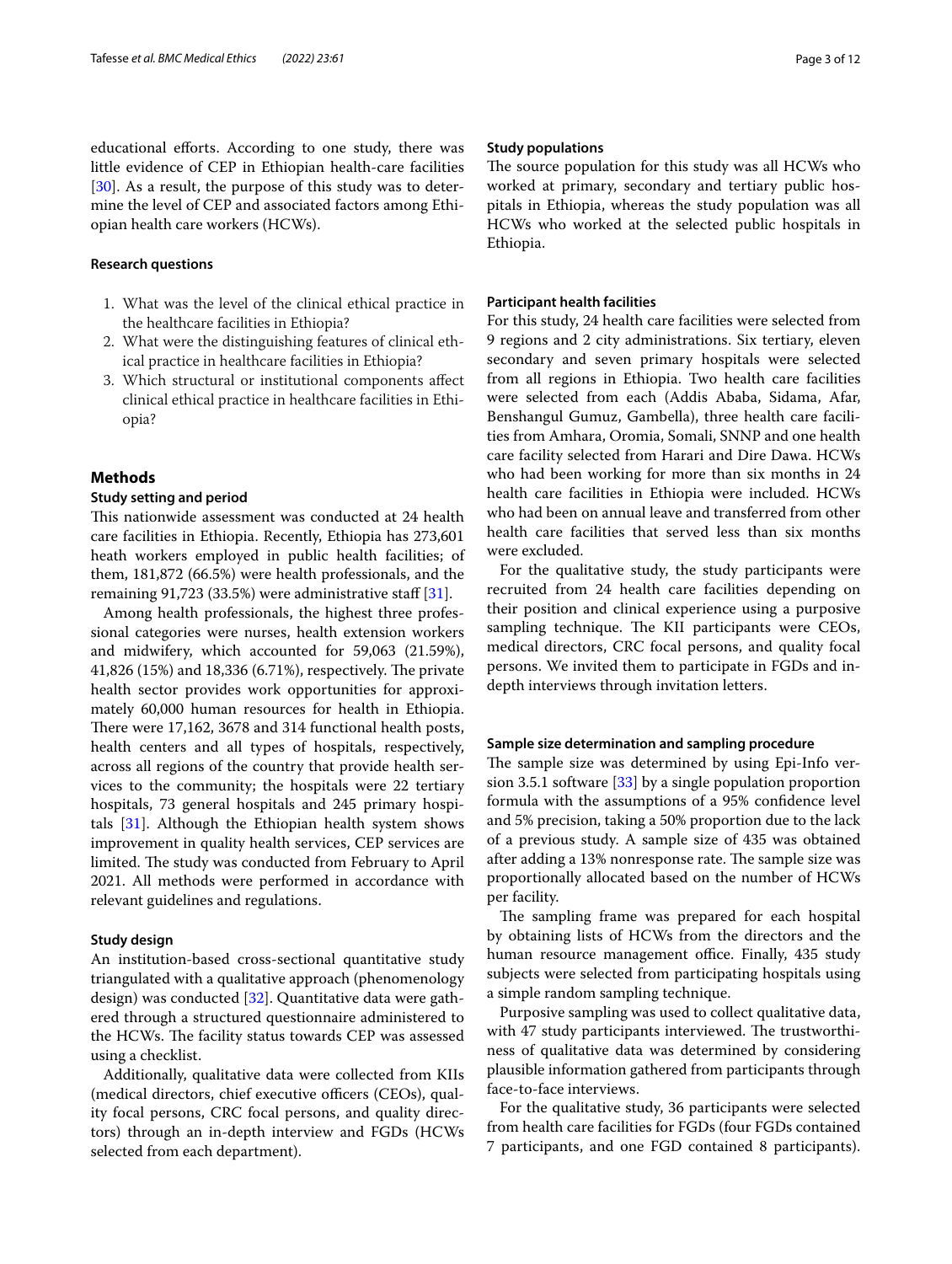For KIIs, eleven KII participants (CEO, medical director, CRC focal person, and quality focal person) were selected from fve healthcare facilities.

## **Data collection tools, procedures and quality assurance**

Data were collected using a standardized and pretested questionnaire. The questionnaire was adapted from different works in the literature and/or developed from other similar studies  $[34, 35]$  $[34, 35]$  $[34, 35]$  $[34, 35]$  $[34, 35]$ . The questionnaire contains sociodemographic characteristics, clinical ethical practice, knowledge and attitude of ethics, professional satisfaction, availability of clinical ethical committees (CECs), previous educational curriculum, and facilities auditing (an observational checklist) and was employed to observe and check the level of CEP (Additional fle [1\)](#page-10-2).

The tool's reliability test revealed a good estimate of the measurement: knowledge of CEP measured with 13 items and scale reliability coefficient (Cronbach's alpha) of 0.90, CEP measured with 12 items and scale reliability coefficient (Cronbach's alpha) of 0.83, and attitude towards CEP measured with 12 items and scale reliability coefficient (Cronbach's alpha) was 0.69. The overall scale reliability coefficient (Cronbach's alpha) of all 37 items was 0.82. The questionnaire was prepared in the English language, translated into Amharic, Afan Oromo, and Somali languages and back-translated to English language-by-language experts. Data were collected using a self-administration questionnaire for HCWs.

Data were collected by 34 data collectors and supervised by 17 supervisors. Data collectors and supervisors were recruited based on their ability to speak Amharic language and fuent in each specifc region language because they were recruited for data collection and supervision in regions with previous data collection experience.

The interviewers were health professionals with BSc and above and fuent speakers of Amharic language trained on the tools. The networks of the technical working group (TWG) were organized to enhance the data collection process. Three days of training was given for the data collectors and supervisors to adhere to the objective of the study. Additionally, COVID-19 prevention protocol training was given. The tools were also pretested (5% of the sample) in the health care facilities (non-selected facility). Based on the pretest fndings, the tools were validated. During data collection, the tools were also checked by the investigators for completeness and consistency. In addition, the tools were coded during data collection and before entering the computer.

The qualitative data were collected through guiding questions in the Amharic language. A semi-structured interview guide was developed to assess CEP, awareness and factors associated with CEP. During KIIs and focus group discussions (FGDs), one modulator and reporter for each KII and FGD were recruited. The voices of the interviewed participants were recorded during the discussion and probing.

The outcome variable of CEP was measured using 12 items. Good practice (participants who scored>75% and poor practice (participants who scored<75% on practicebased questions) [\[36](#page-11-33)].

Participants who scored>75% were labeled as having a favorable attitude and participants who scored<75% were labeled as having an unfavorable attitude.

The level of knowledge and attitude were measured using 13 items each. Participants who scored>75% were labeled knowledgeable, and those who scored<75% were not knowledgeable [\[35\]](#page-11-32).

Facility level CEP audit: measured with 15 items and reported as good score greater than 75% and poor if it is less than 75%.

#### **Data processing and analysis**

Quantitative data were cleaned and entered into EPI-DATA version 3 and STATA version 14 to obtain summary fgures and percentages. Pearson's chi-square and chi square tests of association were applied to look for diferences. Multiple logistic regressions were performed to assess the strengths of the association. The analytic part was analyzed with their 95% confdence interval, and a two-tailed *p* value was calculated to identify the presence and strength of association. The categorical variables were dichotomized based on the cut-off point of the mean for binary logistic regression. Variables with a *p* value  $\leq$  0.2 in the binary analysis were included in a multivariable logistic regression analysis to control the confounding efect among the variables. Statistical significance was declared if the  $p$  value < 0.05. The satisfaction of health professionals with their current profession, the availability of a functional clinical ethics committee, compassionate leaders, and pre-service clinical ethics education were all covariates in the multiple logistic regression model.

The qualitative data were transcribed and translated from local languages to English. The qualitative analysis was facilitated by Atlas.ti version 7. The verbatim transcripts were separately verifed against the interviewer's audio-recorded and analysis team members. The analysis team further guaranteed the consistency of each focus group and interview session. The teams also analyzed the interviewer's adherence to each transcript's probing questions and provided feedback and correction.

They read through each transcript again to reduce differences between individual codes and marked out the transcript that was non-specifed to CEP through the agreement. Rigors were further assured by the study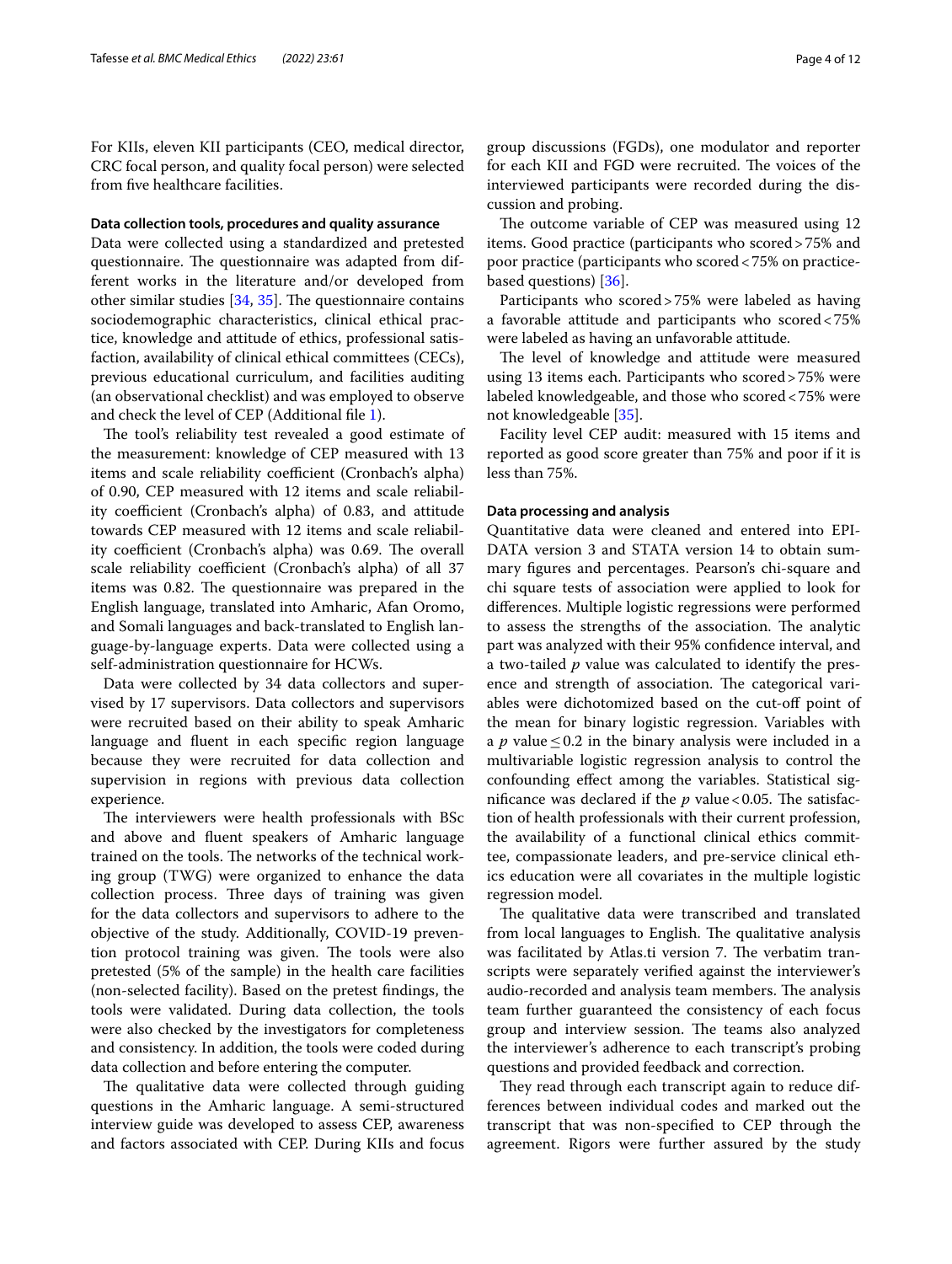team, who was not being analyzed in the interviews or focus groups, independently auditing the coding process. Finally, the narrative was organized and integrated according to emerging themes and concepts set in the research objectives. The result was triangulated with quantitative fndings at the interpretation level. A thematic analysis method was employed to report the qualitative study.

## **Results**

#### **Sociodemographic characteristics of health professionals**

In the study, 407 HCWs participated, giving a response rate of 97%. During this study, 51.11% of the respondents were males, and approximately 45.45% of the respondents were aged below 30. Approximately 56.51% of the participants were married. Regarding profession, approximately 40% were nurses, and 20% were public health officers. In relation to work experience, approximately 53% of the participants had less than 5 years of experience. In this study, 58.97% of the respondents were happy with their current profession (Table [1](#page-4-0)).

#### **Facilities audit towards ethical practice**

According to the facility audit, approximately 46%, 29% and 25% of the health care facilities were secondary hospitals, primary facilities and tertiary hospitals, respectively. From the total facilities, 70.83% were governed by the board of directors, and in 58.33% of the facilities, the board helped to decide clinical ethical issues while the case was raised; however, only 54.17% of health facilities had clinical ethical committees, 70.83% of facilities had no code of ethics for the departments, and 41.67% of the facilities also had no recording system or documentation. Regarding the empowerment of patients, 75% of facilities informed their patients of their rights and responsibilities, 66.67% of facilities encouraged the use of informed consent, and 66.67% of consent forms in the facilities were complete. Generally, the facilities status towards ethical practice was 54.17% (Additional fle [2:](#page-10-3) Tables).

#### **Knowledge of health professionals towards CEP**

Regarding knowledge of CEP, approximately 43% of the study participants knew the code of ethics for their respective professions; however, only 24.57% of them knew the fundamental principles of clinical ethics. In addition, only 13% and 16% of the respondents knew the types of ethical dilemmas and the meaning of preventive ethics, respectively. With respect to knowing medico-legal issues in health facilities and proclamation for clinical practice in Ethiopia, only 14% and 15.3% were knowledgeable, respectively. Overall, only 34% of the respondents were above the 75% about the knowledge of component of CEP (Table [2](#page-5-0)).

<span id="page-4-0"></span>

| <b>Variables</b>                                | Frequency (%) |
|-------------------------------------------------|---------------|
| Gender                                          |               |
| Male                                            | 208 (51.11)   |
| Female                                          | 199 (48.89)   |
| Age                                             |               |
| $\leq 30$                                       | 185 (45.45)   |
| $31 - 39$                                       | 132 (32.43)   |
| $40 - 49$                                       | 74 (18.18)    |
| $\geq 50$                                       | 16 (3.93)     |
| Marital status                                  |               |
| Married                                         | 230 (56.51)   |
| Others*                                         | 177 (43.49)   |
| Educational level                               |               |
| Diploma                                         | 74 (18.18)    |
| <b>BSc</b>                                      | 226 (55.55)   |
| MSc/MPH                                         | 59 (14.50)    |
| GP                                              | 31 (7.62)     |
| Specialist                                      | 17(4.18)      |
| Job category/Profession                         | 2(0.49)       |
| Nurse                                           | 161 (39.56)   |
| Public Health                                   | 84 (20.64)    |
| Physician                                       | 51 (12.53)    |
| Midwives                                        | 48 (11.79     |
| Pharmacy                                        | 27 (5.89)     |
| Laboratory                                      | 21 (5.16)     |
| Other®                                          | 15 (3.69)     |
| Work experience in (years)                      |               |
| $1 - 5$                                         | 214 (52.58)   |
| $5 - 10$                                        | 114 (28.01)   |
| $\geq 10$                                       | 79 (19.41)    |
| Are you happy with the current profession/work? |               |
| Yes                                             | 240 (58.97)   |
| No                                              | 167 (41.03)   |

\*Single, divorced and widowed :

 $^{\circledR}$  Anesthesia, Radiology, Physiotherapy, Psychiatry, and Environmental Health

#### **Clinical ethical practice of health professionals**

With respect to the regular application of ethical principles while providing health care services, only 39% practiced ethical principles regularly, and 54% took consent before the provision of service.

Regarding confdentiality and privacy, 66% and 65% of the respondents' protected patient confdentiality and privacy, respectively; however, only 44.47% of the respondents affirmed disclosing an ethical breach when it appeared. In addition, 52.58% practice codes of ethics of their respective professions. Generally, 32.6% of the respondents scored  $\geq$  75% towards CEP (Table [3](#page-5-1)).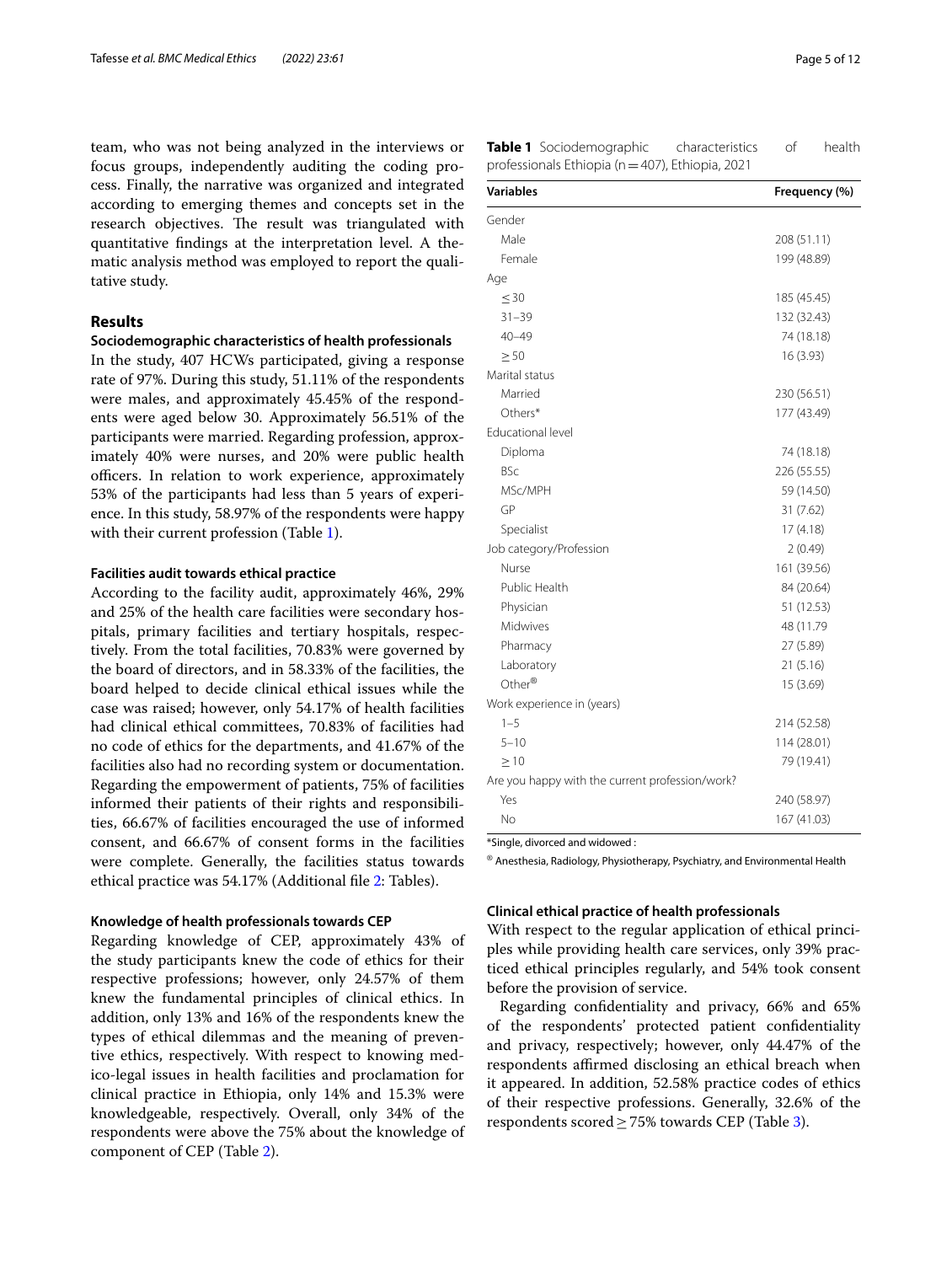| S.no | Statements of clinical ethical practice knowledge of health professionals                            | Yes, n (%)  | No, n (%)   |
|------|------------------------------------------------------------------------------------------------------|-------------|-------------|
| 1.   | Do you know your professional codes of conduct?                                                      | 175(43)     | 232(57)     |
| 2.   | Do you know code of ethics?                                                                          | 100 (24.57) | 307 (75.43) |
| 3.   | Do you know the fundamental principles of ethics?                                                    | 51 (12.53)  | 356 (87.47) |
| 4.   | Do you know the types of ethical dilemma?                                                            | 65 (15.97)  | 342 (84.03) |
| 5.   | Do you know what the meaning of preventive ethics?                                                   | 92(22.60)   | 315 (77.40) |
| 6.   | Do you know the meaning of patients' rights?                                                         | 76 (18.72)  | 330 (81.28) |
| 7.   | Do you know the benefit of preventive ethics?                                                        | 83 (20.39)  | 324 (79.61) |
| 8.   | Do you know the application or purpose of code of ethics?                                            | 71 (17.44)  | 336 (82.56) |
| 9.   | Do you know the roles and duties of clinical ethical committee in your facility?                     | 80 (19.66)  | 327 (80.34) |
| 10.  | Do you know the purpose of consent taking from the patient?                                          | 61 (14.99)  | 346 (85.01) |
| 11.  | Do you know medico-legal issue in the health care facility?                                          | 57 (14.00)  | 350 (86.00) |
| 12.  | Do you know proclamation stated for clinical ethical practice in Ethiopia?                           | 62(15.23)   | 345 (84.77) |
| 13.  | Do you know legal and social accountability with regard to clinical ethical practice in<br>Ethiopia? | 57 (14.00)  | 350 (86.00) |
|      | Knowledgeable (> 75%)                                                                                | 136 (33.50) | 270 (66.50) |

#### <span id="page-5-0"></span>**Table 2** Knowledge of health professionals towards clinical ethical practice (n=407), Ethiopia, 2021

Bold showed the average results and this is to emphasis the fndings

#### <span id="page-5-1"></span>**Table 3** Clinical ethical practice of health professionals (n=407) Ethiopia, 2021

| S.no | Statements of clinical ethical practice of health professionals                                        | Yes, $n$ $%$ | No, n (%)   |
|------|--------------------------------------------------------------------------------------------------------|--------------|-------------|
|      | Do health professionals regularly practice principles of ethics in service provision in your facility? | 155 (38.08)  | 252 (61.92) |
| 2.   | Do health professionals take consent from patients within your profession before service provision?    | 219 (53.81)  | 188 (46.19) |
| 3.   | Do health professionals respects patients' rights during service provision                             | 264(64.6)    | 143 (35.14) |
| 4.   | Do health professionals keep confidentiality of the patients during service provision?                 | 268 (65.85)  | 139 (34.15) |
| 5.   | Do health professionals maintain privacy of the patients during service provision?                     | 264 (64.86)  | 143 (35.14) |
| 6.   | Do health professionals apply preventive ethical procedures to resolve ethical dilemma?                | 230 (56.51)  | 177 (43.49) |
| 7.   | Do you disclose ethical breach during service provision?                                               | 181 (44.47)  | 226 (55.53) |
| 8.   | Do health professionals involve family in treatment decision of the patients?                          | 200 (49.14)  | 207 (50.86) |
| 9.   | Do health professionals involve patients in treatment decisions?                                       | 224 (55.04)  | 183 (44.46) |
| 10.  | Do health professionals use clinical ethics consultation for prevention of medical errors?             | 230 (56.51)  | 177 (43.49) |
| 11.  | Have you practiced your professional code of ethics in service provision?                              | 225 (55.28)  | 182 (44.72) |
| 12.  | Do health professional use code of ethics for prevention of medical errors?                            | 214 (52.58)  | 193 (47.42) |
|      | Clinical Ethical Practice (participants who scored $\geq$ 75% on practice based questions)             | 133 (32.68)  | 274 (67.32) |

Bold showed the average results and this is to emphasis the fndings

#### **Attitudes of health professionals towards CEP**

The majority of the respondents, with an 86.73% rate, believed that ethical conduct is important only to avoid legal action, and only 28% assumed that patients are always told if something goes wrong. In contrast, 82.56% of the respondents thought HCWs should do what is best irrespective of the patients' opinion, and 27.52% believed close relatives must always be informed about a patient's condition. Regarding health care laws and proclamations, 13% of the respondents thought that the presence of law allows abortion to be performed; therefore, HCWs cannot refuse to do an abortion for clients. Moreover, 68% of the respondents thought children should never be treated without the consent of their parents or guardians. In general, 25.31% of the respondents scored above the mean score for CEP (Table [4](#page-6-0)).

#### **Variables related to CEP**

In relation to a source of information on ethical clinical practice, 43.24% and 43% of the respondents gained information from media and reading, respectively. In addition, only 21.38% of the respondents considered CEP in the educational curriculum to be adequate. It was also found that only 23.46% of the respondents took ethical clinical practice training. During their clinical practice, the dominant ethical dilemma that health professionals encountered was quitting medical practice, with a 47.54%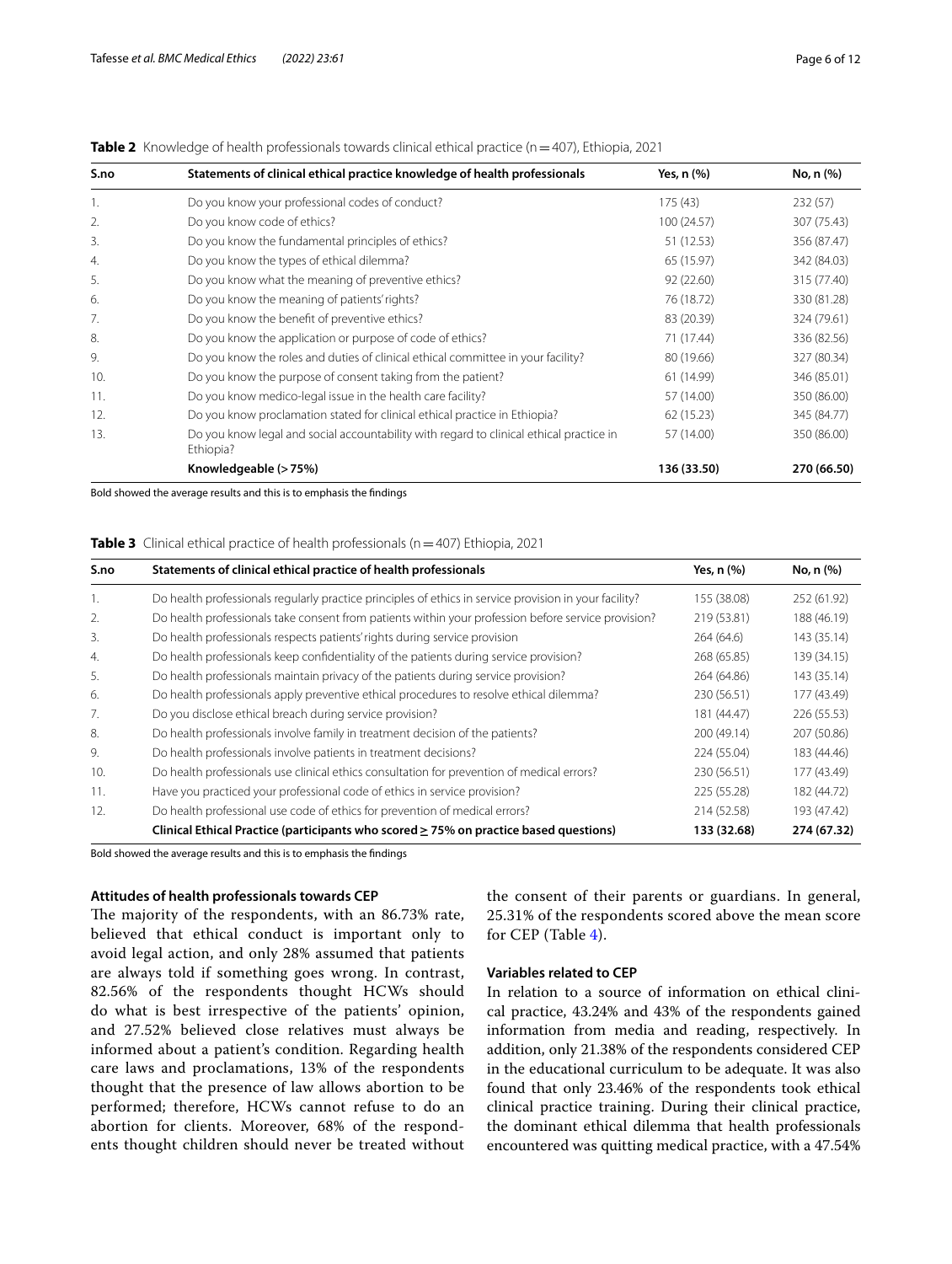<span id="page-6-0"></span>**Table 4** Attitudes of health professionals towards ethical clinical practice (n=407), Ethiopia, 2021

| S.no | Statements of ethical clinical practice attitude of health professionals                                                                                                                   | Yes, n (%)  | No, n (%)   |
|------|--------------------------------------------------------------------------------------------------------------------------------------------------------------------------------------------|-------------|-------------|
| 1.   | 'Ethical conduct is only important to avoid legal action'                                                                                                                                  | 253 (86.73) | 54 (13.27)  |
| 2.   | The patient's wishes must always be adhered to'                                                                                                                                            | 70 (17.20)  | 337 (82.80) |
| 3.   | 'The patient should always be told if something goes wrong'                                                                                                                                | 114 (28.01) | 293 (71.99) |
| 4.   | Confidentiality cannot be kept in modern care and should be abandoned'                                                                                                                     | 321 (78.87) | 86 (21.13)  |
| 5.   | The health professionals should do what is best irrespective of the patients opinion'                                                                                                      | 336 (82.56) | 71 (17.44)  |
| 6.   | Patients only need to consent for operations not for tests or medications'                                                                                                                 | 311 (76.41) | 96 (23.59)  |
| 7.   | Close relatives must always be informed about a patient's condition'                                                                                                                       | 112 (27.52) | 295 (72.48) |
| 8.   | Children [except in an emergency] should never be treated without the consent of their parents or quardians'                                                                               | 275 (67.57) | 132 (32.43) |
| 9.   | health professionals should refuse to treat patients who behave violently'                                                                                                                 | 281 (69.04) | 126 (30.96) |
| 10.  | The law allows abortion to be performed, therefore health professionals cannot refuse to do an abortion for a<br>patient'                                                                  | 50 (12.29)  | 357 (87.71) |
| 11.  | A patient who wishes to die should be assisted in doing so no matter what their illness'                                                                                                   | 121 (29.73) | 286 (70.27) |
| 12.  | 'A patient who refuses to be treated on religious or other grounds should be told that they need to find another<br>health professional with their beliefs or accept the treatment offered | 109 (26.78) | 298 (73.22) |
|      | Attitude (scored > 75%)                                                                                                                                                                    | 103 (25.31) | 304 (74.69) |

Bold showed the average results and this is to emphasis the fndings

rate of all dilemmas followed by discharge against medical advice and religious and cultural issues. The main causes identifed for ethical malpractice of HCWs were workload, with a 64.29% rate of all causes, followed by lack of knowledge and unaccountability. However, 58.97% of the respondents were satisfed with their current profession (Additional fle [2:](#page-10-3) Tables).

#### **Factors associated with CEP**

In the multiple logistic regression model, health professionals who were satisfed with their current profession were 1.56 times [AOR (adjusted odds ratio) $=1.56$ ; 95%  $CI = (1.01-2.43)$ ] more likely to practice CEPs than those who were not satisfed with their profession. Similarly, in public hospitals, when there was availability of functional ECCs, HCWs practiced CEP 1.71 times  $[AOR=1.71; 95%$  $CI = (1.10-2.66)$ ] more likely than when there was no CEC. In public hospitals, compassionate leaders were 1.92 times  $[AOR = 1.92; 95% CI = (1.23–23.00)]$  more likely to practice CEPs than other leaders. HCWs who previously thought clinical ethics in pre-service education were 1.83 times [AOR=1.83; 95% CI= $(1.13-2.98)$ ] more likely to practice CEPs than others. However, sex, age, educational level, knowledge of ethical clinical services, previous training on ethical clinical services and workload had no significant association with CEP (Table [5\)](#page-7-0).

#### **Qualitative fndings**

#### **Demographic characteristics of qualitative participants**

In the qualitative study, a total of 47 individuals were involved in FGDs and KIIs. Of these, 11 were in the KIIs and 36 were in the FGDs. Of the KIIs group, 03 were within the age group of 25–30, whereas among the FGDs. Most FGD discussants were females (26); however, in the KIIs, nearly half (05) of the participants were males. Marital status was only asked in the FGD participants so that the majorities, 25 individuals, were married. Concerning their educational status, 17 individuals who were involved in the FGDs had a diploma level of education, whereas 29 had BSc and above.

In the KIIs, 03 CEOs, 04 quality directors, 02 CRC focal persons and 02 medical directors were involved. Professionally, 03 were nurses, 02 were medical doctors, and the remaining few were health officers, pharmacies and midwiferies. Regarding their service years with the current position (during the date of data collection), 03 had only one year and less work experience, and 03 had between two and three years of work experience (Table [6](#page-8-0)).

The health care system evolved through different stages of development, and remarkable achievement was achieved. From KIIs and FGDs, we found six main themes, namely, low awareness, low practice, positive attitude, professional satisfaction, challenges and facilitators (Additional fle [3:](#page-10-4) Qualitative results).

#### *Low awareness of CEP*

The awareness of CEP in 24 public health facilities showed significant gaps. There are limitations on the awareness of CEPs, proclamation on the code of ethics, and respectful care practices.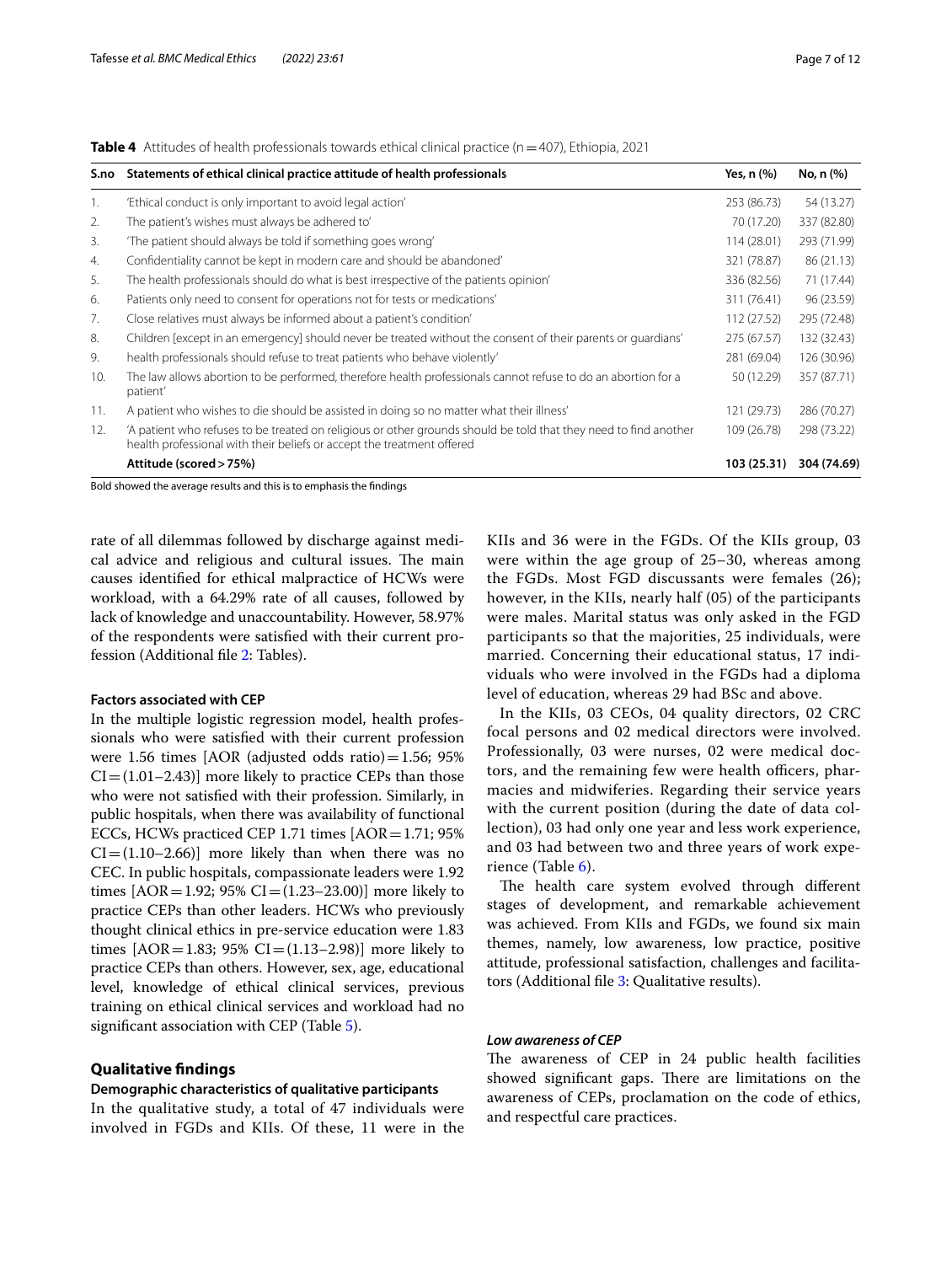## <span id="page-7-0"></span>**Table 5** Multiple logistic regressions towards ethical clinical service in Ethiopia (n=407), 2021

| Variable                                         | Ethical clinical practice COR (95% CI)<br>Good<br>Poor |     |                     | p value | AOR (95% CI)        | p value |
|--------------------------------------------------|--------------------------------------------------------|-----|---------------------|---------|---------------------|---------|
|                                                  |                                                        |     |                     |         |                     |         |
| Sex                                              |                                                        |     |                     |         |                     |         |
| Male                                             | 76                                                     | 132 | 1.43 (0.94-2.18)    | 0.90    | $1.39(0.91 - 2.15)$ | 0.118   |
| Female                                           | 57                                                     | 142 | 1.0                 |         | 1.0                 |         |
| Age                                              |                                                        |     |                     |         |                     |         |
| $\leq 30$                                        | 66                                                     | 119 | $0.87(0.54 - 1.39)$ | 0.567   | $0.87(0.53 - 1.43)$ | 0.565   |
| $31 - 39$                                        | 43                                                     | 89  | $0.67(0.36 - 1.21)$ | 0.183   | $0.67(0.36 - 1.27)$ | 0.151   |
| $40 - 49$                                        | 20                                                     | 54  | $0.60(0.19 - 1.94)$ | 0.394   | $0.76(0.21 - 2.74)$ | 0.402   |
| $\geq 50$                                        | $\overline{4}$                                         | 12  | 1.0                 |         |                     |         |
| Educational level                                |                                                        |     |                     |         |                     |         |
| High                                             | 40                                                     | 67  | $1.33(0.84 - 2.11)$ | 0.228   | 1.26 (0.78-2.03)    | 0.116   |
| Low                                              | 93                                                     | 207 | 1.0                 |         | 1.0                 |         |
| Years of experience                              |                                                        |     |                     |         |                     |         |
| $>10$ years                                      | 55                                                     | 138 | $0.69(0.45 - 1.06)$ | 0.088   | $0.66(0.43 - 1.02)$ | 0.090   |
| $<$ 10 years                                     | 78                                                     | 136 | 1.0                 |         | 1.0                 |         |
| Satisfaction with their current profession       |                                                        |     |                     |         |                     |         |
|                                                  |                                                        |     |                     |         | $1.55(1.01 - 2.39)$ |         |
| Yes                                              | 88                                                     | 45  | 1.57 (1.02-2.42)    | 0.040   |                     | 0.045   |
| No                                               | 152                                                    | 122 | 1.0                 |         | 1.0                 |         |
| Knowledge                                        |                                                        |     |                     |         |                     |         |
| Knowledgeable                                    | 49                                                     | 87  | $1.24(0.81 - 1.93)$ | 0.319   | $1.20(0.76 - 1.91)$ | 0.525   |
| Not Knowledgeable                                | 84                                                     | 186 | 1.0                 |         | 1.0                 |         |
| Availability of functional ECCs                  |                                                        |     |                     |         |                     |         |
| Yes                                              | 59                                                     | 82  | 1.87 (1.22-2.87)    | 0.004   | $1.76(1.14 - 2.73)$ | 0.010   |
| No                                               | 74                                                     | 192 | 1.0                 |         | 1.0                 |         |
| Source of information                            |                                                        |     |                     |         |                     |         |
| Mass media                                       |                                                        |     |                     |         |                     |         |
| Yes                                              | 63                                                     | 113 | 1.28 (0.84-1.94)    |         | $1.26(0,82-1.91)$   |         |
| No                                               | 70                                                     | 161 | 1.0                 |         | 1.0                 |         |
| Leadership style                                 |                                                        |     |                     |         |                     |         |
| Compassionate                                    | 68                                                     | 93  | $2.05(1.35 - 3.14)$ | 0.001   | 1.93 (1.26-2.98)    | 0.003   |
| Non-compassionate                                | 64                                                     | 180 | 1.0                 |         | 1.0                 |         |
| College and University                           |                                                        |     |                     |         |                     |         |
| Yes                                              | 49                                                     | 86  | $1.28(0.83 - 1.97)$ | 0.273   | $1.04(0.65 - 1.64)$ | 0.268   |
| No                                               | 84                                                     | 188 | 1.0                 |         | 1.0                 |         |
| Thought clinical ethics in pre-service education |                                                        |     |                     |         |                     |         |
| Yes                                              | 95                                                     | 38  | $1.83(1.13 - 2.98)$ | 0.014   | 1.72 (1.05-2.82)    | 0.031   |
| No                                               | 225                                                    | 49  | 1.0                 |         | 1.0                 |         |
| Encountered ethical clinical problem             |                                                        |     |                     |         |                     |         |
| Yes                                              | 31                                                     | 57  | $1.16(0.70 - 1.90)$ | 0.565   | $1.11(0.67 - 1.87)$ | 0.649   |
| No                                               | 102                                                    | 217 | 1.0                 |         | 1.0                 |         |
| Took clinical ethics training                    |                                                        |     |                     |         |                     |         |
| Yes                                              | 37                                                     | 58  | 1.42 (0.88-2.29)    | 0.148   | $1.37(0.84 - 2.23)$ | 0.201   |
| No                                               | 96                                                     | 214 | 1.0                 |         | 1.0                 |         |
| Is the clinical ethical training adequate?       |                                                        |     |                     |         |                     |         |
| Yes                                              | 27                                                     | 48  | $1.08(0.63 - 1.85)$ | 0.790   | $0.92(0.52 - 1.62)$ | 0.972   |
| No                                               | 81                                                     | 155 | 1.0                 |         | 1.0                 |         |
| Workload                                         |                                                        |     |                     |         |                     |         |
| No                                               | 46                                                     | 99  | $0.95(0.61 - 1.46)$ | 0.801   | $0.91(0.78 - 1.23)$ | 0.959   |
| Yes                                              | 86                                                     | 175 | 1.0                 |         | 1.0                 |         |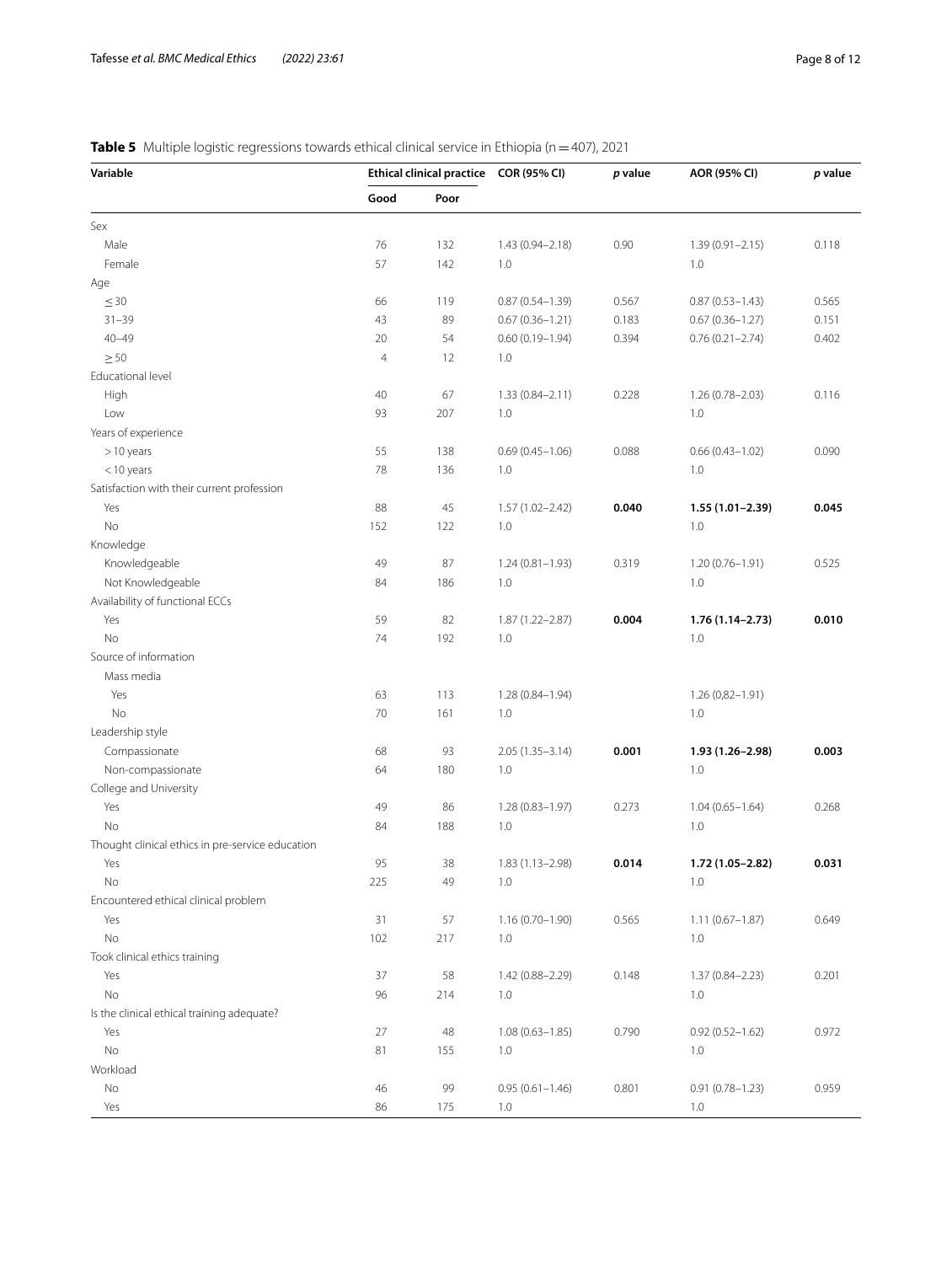#### **Table 5** (continued)

| Variable             | Ethical clinical practice COR (95% CI) |      |                     | <i>p</i> value | AOR (95% CI)        | p value |
|----------------------|----------------------------------------|------|---------------------|----------------|---------------------|---------|
|                      | Good                                   | Poor |                     |                |                     |         |
| Attitude towards CEP |                                        |      |                     |                |                     |         |
| Favorable            | 21                                     | 112  | $1.95(1.04 - 3.65)$ | 0.036          | $1.92(1.02 - 3.66)$ | 0.044   |
| Unfavorable          | 24                                     | 250  | 1.0                 |                | 1.0                 |         |

Bold indicates the signfcance variables

<span id="page-8-0"></span>**Table 6** Demographic characteristics of the FGD and IDI participants (n=47), Ethiopia, 2021

| <b>FGD participants</b>   |                           | <b>IDIs participants</b>    |                           |  |  |  |
|---------------------------|---------------------------|-----------------------------|---------------------------|--|--|--|
| <b>Characteristics</b>    | Number of<br>participants | <b>Characteristics</b>      | Number of<br>participants |  |  |  |
| Age                       |                           | Age in years                |                           |  |  |  |
| < 25                      | 06                        | < 25                        | 04                        |  |  |  |
| $25 - 30$                 | 15                        | $25 - 30$                   | 0 <sup>3</sup>            |  |  |  |
| $31 - 35$                 | 10                        | $31 - 35$                   | 02                        |  |  |  |
| > 35                      | 05                        | > 35                        | 02                        |  |  |  |
| Gender                    |                           | Gender                      |                           |  |  |  |
| Female                    | 26                        | Female                      | 0 <sub>5</sub>            |  |  |  |
| Male                      | 10                        | Male                        | 06                        |  |  |  |
| Marital status            |                           | Position                    |                           |  |  |  |
| Married                   | 25                        | Chief executive<br>officer  | 0 <sup>3</sup>            |  |  |  |
| Single                    | 18                        | Quality service<br>director | $\Omega$                  |  |  |  |
| Widowed                   | $\mathfrak{D}$            | CRC focal person            | 02                        |  |  |  |
| Divorced                  | 1                         | Medical director            | 02                        |  |  |  |
| <b>Educational status</b> |                           | Profession                  |                           |  |  |  |
| Diploma                   | 17                        | Nurses                      | 03                        |  |  |  |
| <b>BSc and above</b>      | 29                        | Medical doctor              | 02                        |  |  |  |
| Position                  |                           | Health officer              | 02                        |  |  |  |
| Yes                       | 10                        | Pharmacy                    | 01                        |  |  |  |
| No                        | 26                        | <b>Midwifes</b>             | 01                        |  |  |  |
|                           |                           | Laboratory                  | 02                        |  |  |  |

The majority of the study participants described that there was a problem with knowledge about CEP. The study participants from KII elaborated as follows:

## *"---there is lack of knowledge towards preventive ethics and ethical dilemmas." (KII 2)*

Awareness of the proclamations of ethical codes of conduct is the core for better implementation of CEP. However, the KII participant depicted that there are gaps among health professionals working in public health facilities.

*"Most of the health professionals working in this hospital are not aware of the types and the detailed parts of the proclamation stated for clinical practice, and even some of the professionals are not familiar with the core principles of CEP." (KII 4)*

In addition, the FGD participant also added the following:

*"We are not so familiar with the proclamation released regarding HCWs in Ethiopia and Ministry of Health (MoH) needs to intervene in such area for better implementation of CEP." (FGD, Participant (P8)*

#### *Lower practice of clinical ethics*

There is a lack of clinical ethics in service delivery in public health facilities. Accordingly, the KII participants indicated gaps in practice and the implementation of clinical ethics practice.

*"There are gaps in the practice of clinical ethical practice among health care workers in public health facilities in Ethiopia." (IDI 3)*

*"Te implementation of preventive ethics in our facility is not as expected if you take, for example, when ethical dilemma encountered at the workplace there is no way of discussion by the well-organized team." (IDI 6)*

#### *Attitudes towards CEP*

The attitude towards CEP of the health professional is the main determinant for better implementation of service delivery. The KIIs participants described as follows:

*"Positive attitude toward CEP is principal in all hospitals, and the health workers are cooperative and understand the patient's complex issues." (KII 4) "At this time, there is good awareness due to compassionate and respectful care training; at least, everybody knows the fundamental principles of ethics and creates a positive attitude towards the CEP." (KII 5)*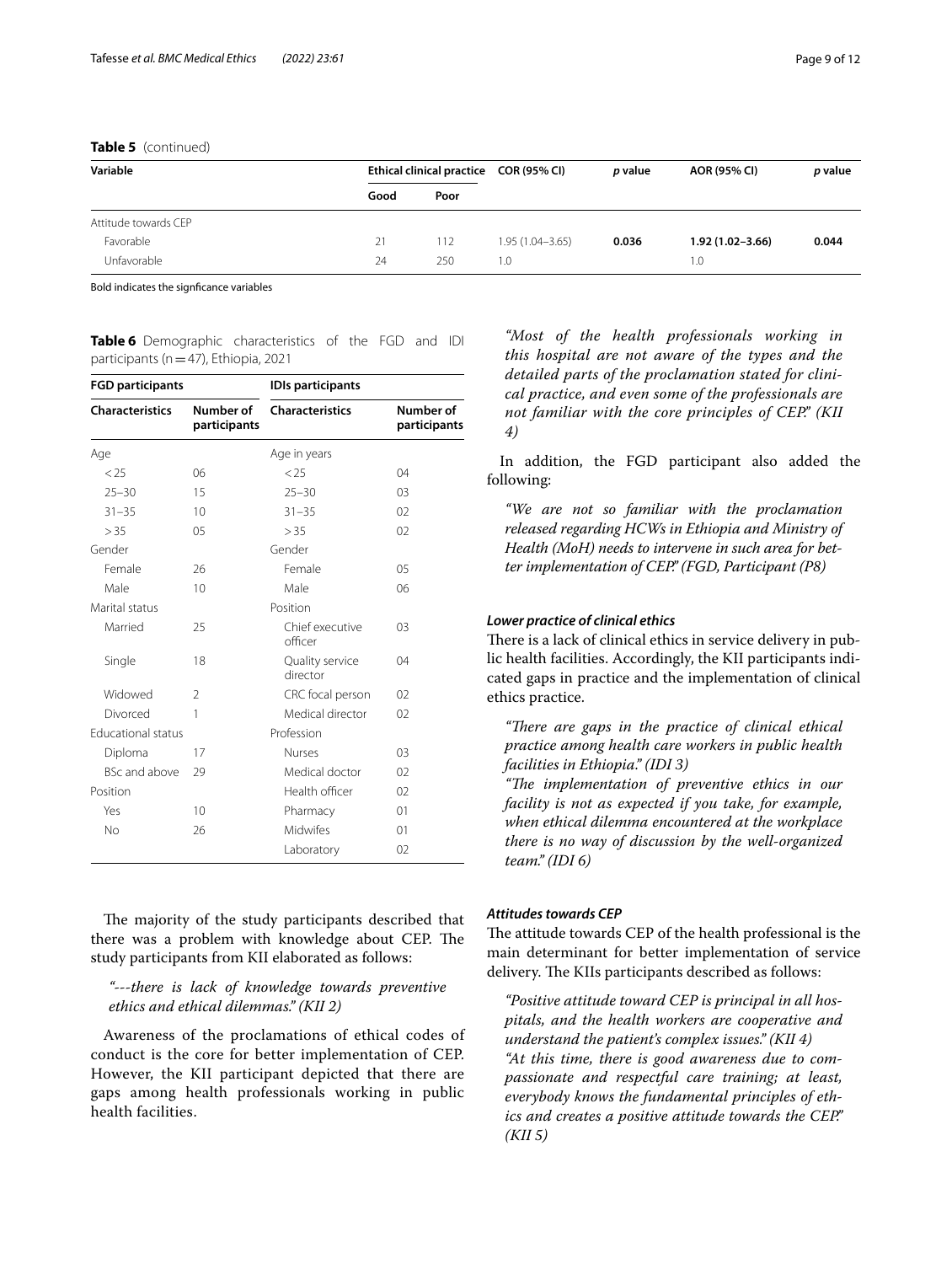#### *Professional satisfaction*

The professional satisfaction of health professionals is essential for the better performance of CEPs. The main factors afecting professional satisfaction were enhanced by the implementation of *CEP*. The KII and FGD participants added that:

*"….I think, professional interest and satisfaction is instrumental for better performance and efectiveness of the service provision. However, in our country the basis for selection of profession entirely dependent on score of university entrance exam… I think this is the major problem for our health care ineffectiveness that led to professional dissatisfaction." (IDI4)*

*"….At least at this time, there is situation that makes you satisfed with your current profession, one of this is from patient perspectives, see when your patient heals and recovered from the illness that will be the source of satisfaction" (FGD3, P4)*

## **Discussion**

This study aimed to assess CEP and associated factors among HCWs working in public health facilities in Ethiopia. Our study depicted that 133 (32.7%) had good CEP, which indicates that most of the HCWs had poor CEP practices. Similarly, the qualitative theme fndings showed gaps in CEP among HCWs. Our fnding is consistent with studies conducted in Addis Ababa [\[30](#page-11-27)], Nigeria [[37](#page-11-34)] and Pakistan [[35\]](#page-11-32). Furthermore, the facility structural component (facility audit) of CEP in this study was 54%. This also signifies that CEP received less attention in the public health facilities in Ethiopia.

The findings of this study identified that health professionals' satisfaction with their current profession, availability of functional ECCs, previously thought clinical ethics in pre-service education, good attitude and compassionate leadership style were signifcantly associated with CEP. However, sex, age, educational level, knowledge of ethical clinical services, previous training on ethical clinical services and workload had no signifcant association with CEP.

Those health professionals who were satisfied with their current profession were 1.56 times more likely to practice CEPs than those who were not satisfed with their profession. Similarly, the qualitative fnding depicted that professional interest and satisfaction are core for better performance and efectiveness of the service provision. A consistent fnding was also reported from Bolikhamsai Province, Lao PDR, revealing that health professionals were satisfed with their job, excluding their salary [\[38](#page-11-35)].

Furthermore, a similar fnding reported from Iran showed that professional satisfaction of HCWs improves the ethical climate at work [[39\]](#page-11-36). However, contrary qualitative fnding reported in this study indicated that in our country the basis for selection of profession entirely dependent on score of university entrance exam… this the major problem for our health care inefectiveness that led to dissatisfaction towards the professions. The possible reason for this diference could be due to recent initiations of motivated, competent and compassionated health workforce policy implementation by the Ministry of Health in Ethiopia.

According to the fndings, HCWs at public health facilities with functional ECCs were 1.71 times more likely to have good CEP than those in facilities without functional ECCs. This could be related to the recent development of a Clinical Ethics Consultation Service (CECS) with the goal of improving health care providers' ability to deal with ethical dilemmas and reducing decisional clinical disputes.

Similarly, the facility audit in this study indicated that approximately 54% of the facilities have CEC. A comparable fnding reported by *Althobaiti and his colleagues in 2021* from the Kingdom of Saudi Arabia (KSA) [\[40\]](#page-11-37) depicted that CEC is a higher command level for analyzing and resolving ethical conficts, as well as considering and resolving legal medical dilemmas. However, another systematic review revealed that CEC supports HCWs in managing controversial clinical ethical issues, but their impact on clinical practice is still unclear  $[41]$  $[41]$  $[41]$ . This variability could be due to diferences in setting, method and HCW parameters.

Those health professionals who previously thought clinical ethics in pre-service education were 1.72 times more likely to practice good CEP than the others. A similar fnding reported from the USA showed that grassroots medical ethics education emphasizes experiential learning [\[42](#page-11-39)]. In addition, a study performed in Turkey using Creswell's six-step qualitative data analysis showed that third-grade medical students emphasized that discussions about movies, books, and case studies are benefcial [\[43](#page-11-40)]. In addition, only 21% of HCWs thought the clinical ethics integration in medical education was adequate, while others thought the given (one credit hour) was insufficient to teach and incorporate it with CEP.

The odds of having good CEP among HCWs with a favorable attitude were 1.92 times the odds of having an unfavorable attitude. Furthermore, the qualitative study identifed attitude as one of the factors associated with CEP. This could be because the attitudes of health-care personnel infuence what they do, and those who have a positive attitude are more likely to act positively [[44\]](#page-11-41).

HCWs who reported a compassionate leadership style in public health facilities were more likely to perform good CEPs than those not reported. This could be because it benefts health care workers' well-being and patient outcomes by fostering integrative thinking and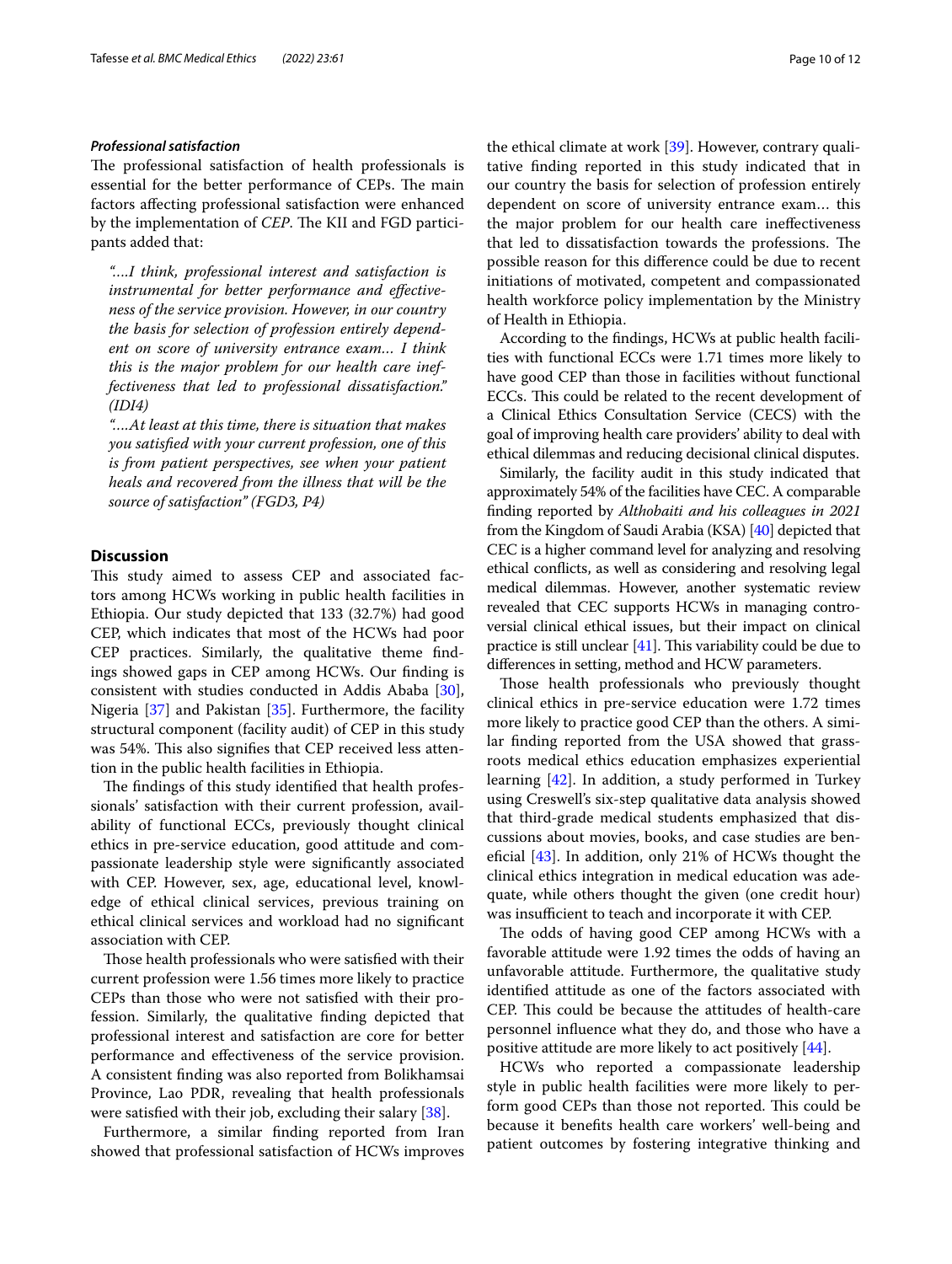prosocial motivation [[45\]](#page-11-42). In addition, the qualitative fndings indicated that leaders have a supportive and practical role in CEP.

In the multiple logistic regressions, sex, age, educational level, knowledge of CEP, and previous training on ethical clinical service were not associated with CEP. This could be because of the similarity in the socioeconomic status of the HCWs. In contrast to our fndings, several studies reported that gender [[46\]](#page-11-43), age [[30\]](#page-11-27), educational level [\[47](#page-11-44)], knowledge level [[48](#page-11-45)], and previous training on CEP [[14](#page-11-11)] were signifcantly associated with CEP. In addition, workload was not signifcantly associated with CEP. A consistent fnding was reported in another study performed among Iranian nurses [[49](#page-11-46)]. However, another study reported that workload among HCWs in Addis Ababa, Ethiopia, was signifcantly associated with CEP [\[50\]](#page-11-47).

#### **Strengths and limitations of the study**

This study covered all health professionals from public healthcare facilities throughout the country and was likely to ensure representativeness. In addition, the study employed a mixed study design using both quantitative and qualitative approaches. Due to the cross-sectional nature of this study, establishing a true cause and efect relationship between CEP and associated factors would be impossible.

#### **Conclusions**

The CEP in health care services in Ethiopia is low. Satisfaction with the current profession, CEC, compassionate leaders and previously thought clinical ethics were significant factors associated with CEP. According to the qualitative fndings, low awareness, low CEP, positive attitude, professional satisfaction, challenges and facilitators are also determinants of clinical ethical practice.

It is relevant to include CEP capacity building initiative to the continuous professional development (CPD) of HCWs. The MoH should integrate interventions by considering CECs, compassionate leadership, and positive attitudes and enhance the knowledge of health professionals. Additionally, digitalization, intersectoral collaboration and institutionalization are important for promoting CEP. Further studies warranted towards the structural determinants of CEP in the public health facilities in Ethiopia.

#### **Abbreviations**

CEP: Clinical ethical practice; CEC: Clinical ethical committee; EMoH: Ethiopian Ministry of Health; HCWs: Health care workers; HCFs: Health care facilities; HECs: Health Ethics Committee; KIIs: Key informant interviews; CEOs: Chief executive officers; TWG: Technical working group; FGDs: Focus group discussions; AOR: Adjusted odds ratio.

#### **Supplementary Information**

The online version contains supplementary material available at [https://doi.](https://doi.org/10.1186/s12910-022-00800-0) [org/10.1186/s12910-022-00800-0](https://doi.org/10.1186/s12910-022-00800-0).

<span id="page-10-3"></span><span id="page-10-2"></span>**Additional fle 1.** Questionnaire, structured questionnaire for HCWs.

<span id="page-10-4"></span>**Additional fle 2.** Tables.

**Additional fle 3.** Qualitative results.

#### **Acknowledgements**

The authors acknowledge the EFMoH for funding this study and study participants for their cooperation.

#### **Author contributions**

NT conceived the study and was involved in the study design, reviewed the article, analyzed, reported writing, drafted and revised the manuscript. AS, AG, FD, LG, TT, EG, MA, and KJ contributed to data analysis, report writing, drafted and revised the manuscript, gave fnal approval of the version to be published, and agree to be accountable for all aspects of the work. All authors read and approved the fnal manuscript.

#### **Funding**

Ethiopian Ministry of Health (EFMoH) funded this research work. The funders had no role in the study design, data collection, analysis, decision to publish, or manuscript preparation.

#### **Availability of data and materials**

The datasets generated and/or analyzed during the current study are not publicly available. Sharing of data was not included in the approval from the ethics committee but is available from the corresponding author on reasonable request.

#### **Declarations**

#### **Ethics approval and consent to participate**

Ethical clearance was obtained from the Ethiopian Public Health Association on February 04/2021 Ref. EPA04/048/21. Written permission was obtained from the 24 health care facilities. Informed written consent, including audio consent to quote participants, was obtained from each respondent. The confdentiality of respondents was maintained by excluding their names from the questionnaire. The respondents were informed that their inclusion in the study was voluntary and that they were free to withdraw from the study if they were not willing to participate.

#### **Consent for publication**

Not applicable.

#### **Competing interests**

The authors declare that they have no competing interests.

#### **Author details**

<sup>1</sup> Department of Public Health, College of Health Sciences, Kotebe University of Education, Addis Ababa, Ethiopia. <sup>2</sup> Human Resource Development Directorate, Ministry of Health Ethiopia, Addis Ababa, Ethiopia.<sup>3</sup> Ethiopian Public Health Association, Addis Ababa, Ethiopia. <sup>4</sup> Department of Nursing, College of Medicine and Health Sciences, Salale University, Fitche, Ethiopia.

#### Received: 11 August 2021 Accepted: 9 June 2022 Published online: 18 June 2022

#### **References**

- <span id="page-10-0"></span>1. Nepal S, Atreya A, Kanchan T. Awareness and perceptions of medical students towards health care ethics—a study from Nepal. Kathmandu Univ Med J. 2017;60(4):313–8.
- <span id="page-10-1"></span>2. Rawls J. A theory of justice. Harvard: Harvard University Press; 2020.